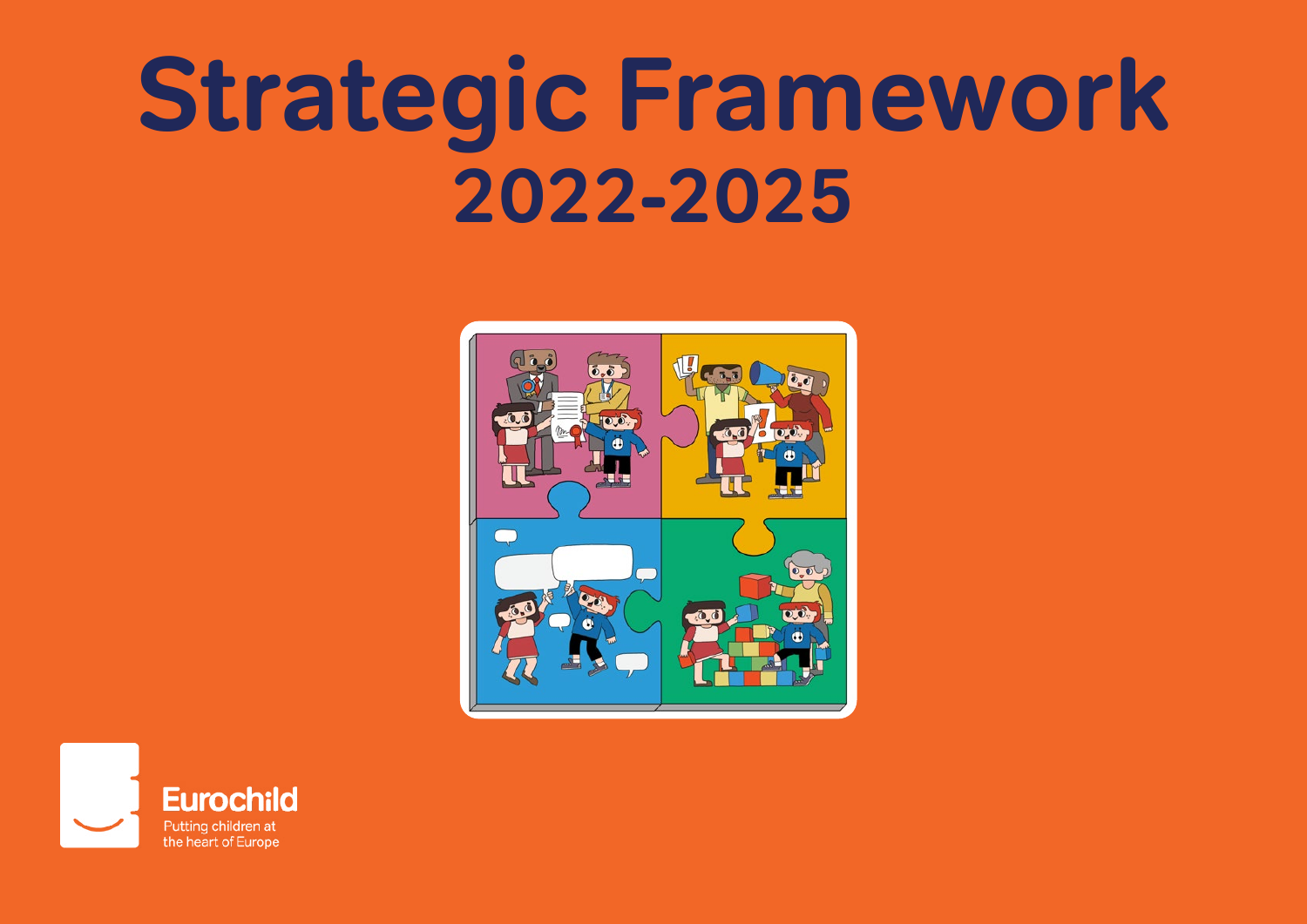# **Strategic Framework 2022-25**



#### **VISION**

A society where children and young people grow up happy, healthy and confident, respected as individuals in their own right.

#### **MISSION**

Promote the rights and well-being of children in policy and practice through advocacy, membership exchange and research.

#### **VALUES**

- **Rights-based.** Members have a shared commitment to the full realisation of the UNCRC.
- **Membership-driven.** We accountable to our Members for governance and priorities.
- **Learning-oriented.** We are responsive to change, be it in policy, research, civil society or politics.
- **Partnership-seeking.** We partner with organisations who share our goals and values.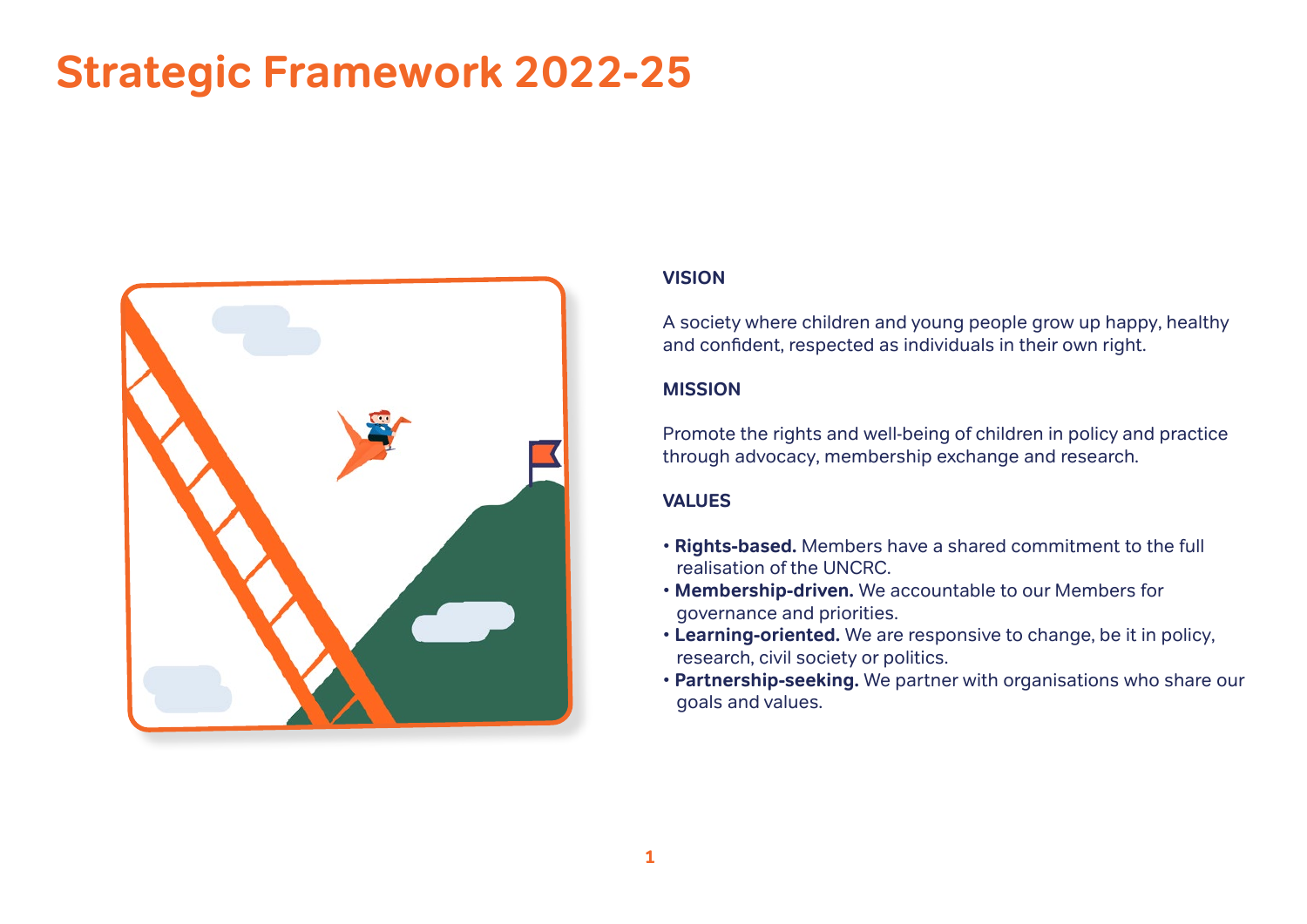# **Make children's rights a public policy priority in Europe**



Children's rights are respected, protected & fulfilled

#### Priorities:

- Child poverty in Europe is eradicated
- Institutional care in Europe is eradicated
- Early childhood development is prioritised
- COVID 19: Mental wellbeing of children is prioritised
- UKRAINE: Wellbeing and safety of children is prioritised

Emerging priorities:

• Rights of children in the digital world are protected

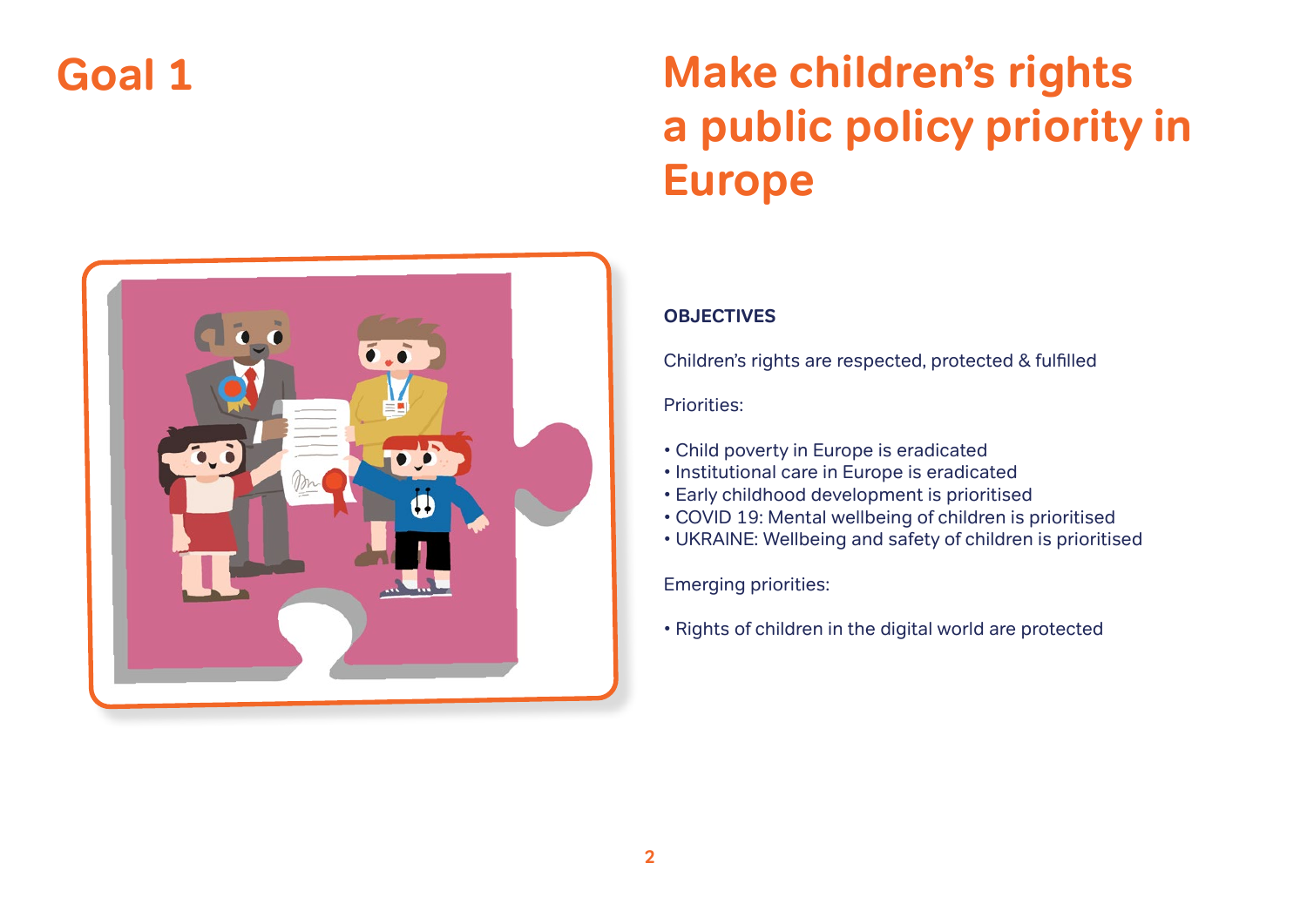

# **Strengthen the community of children's rights activists across Europe**

#### **OBJECTIVES**

Members have access to the EU & other inter-governmental policy & institutions

Members are better equipped to advocate for children's rights.

- Support members in countries where children's rights are under attack
- Facilitate partnerships & exchange of knowledge & experience within the membership

National coalitions & networks of children's rights are pushing for systems change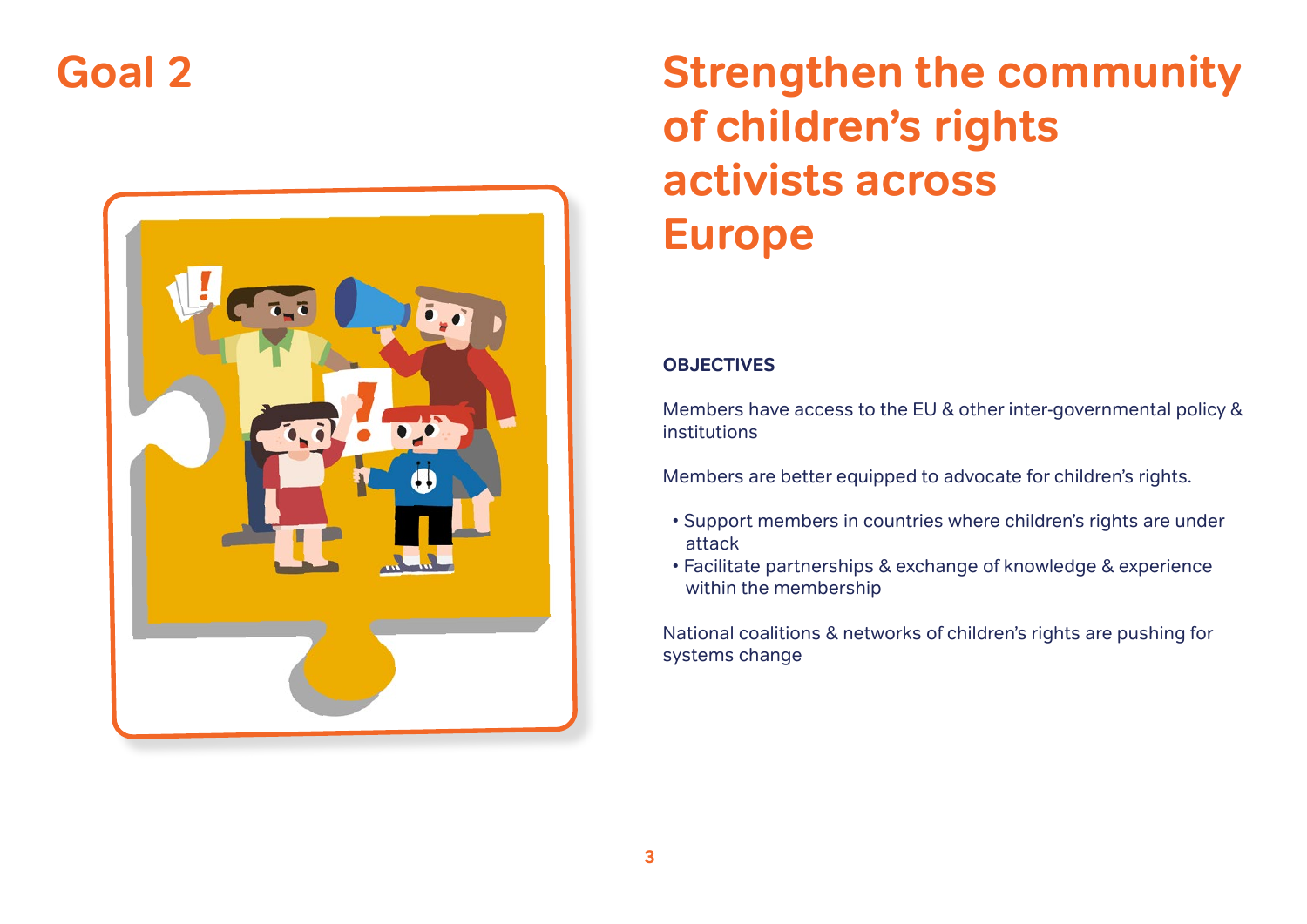

# **Elevate the voices of children and young people, in particular those experiencing disadvantage**

#### **OBJECTIVES**

- EU institutions establish sustainable & meaningful child participation mechanisms reaching a more diverse group of children
- Members have increased capacity to engage with children in a meaningful way, in particular children from marginalised backgrounds
- New channels are created enabling diverse voices of young child rights defenders to influence decision-making at the EU level
- National Eurochild Forums & Eurochild Children's Council are engaged in meaningful child participation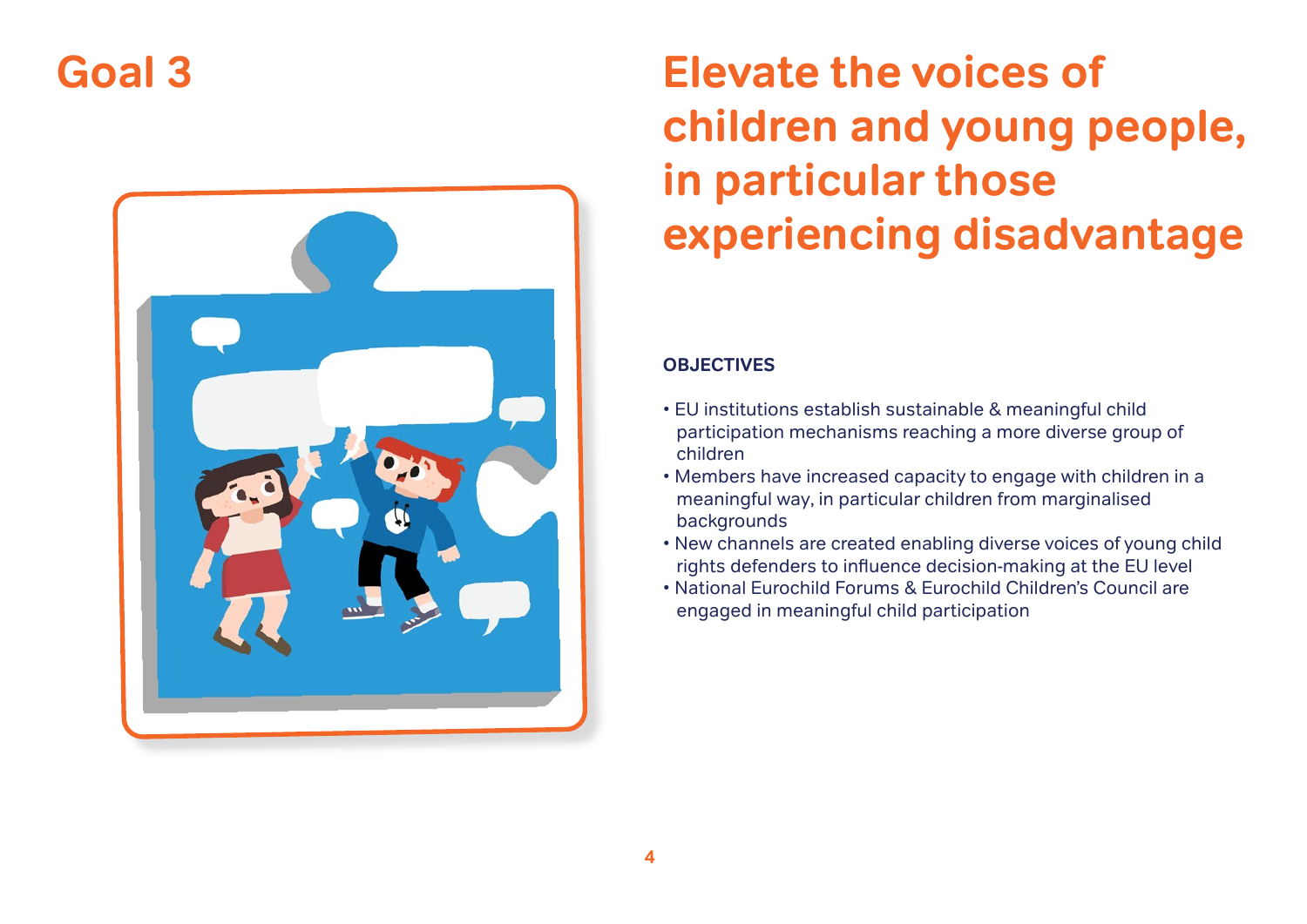# **Consolidate the network for improved sustainability and impact**



#### **OBJECTIVES**

- High professional & ethical standards in its governance, internal operations & HR management
- A robust financial management model & improving financial resilience
- A growing & engaged membership, achieving greater impact by peer-to-peer learning
- Eurochild brand, messages & achievements are clear & known within the membership & key audiences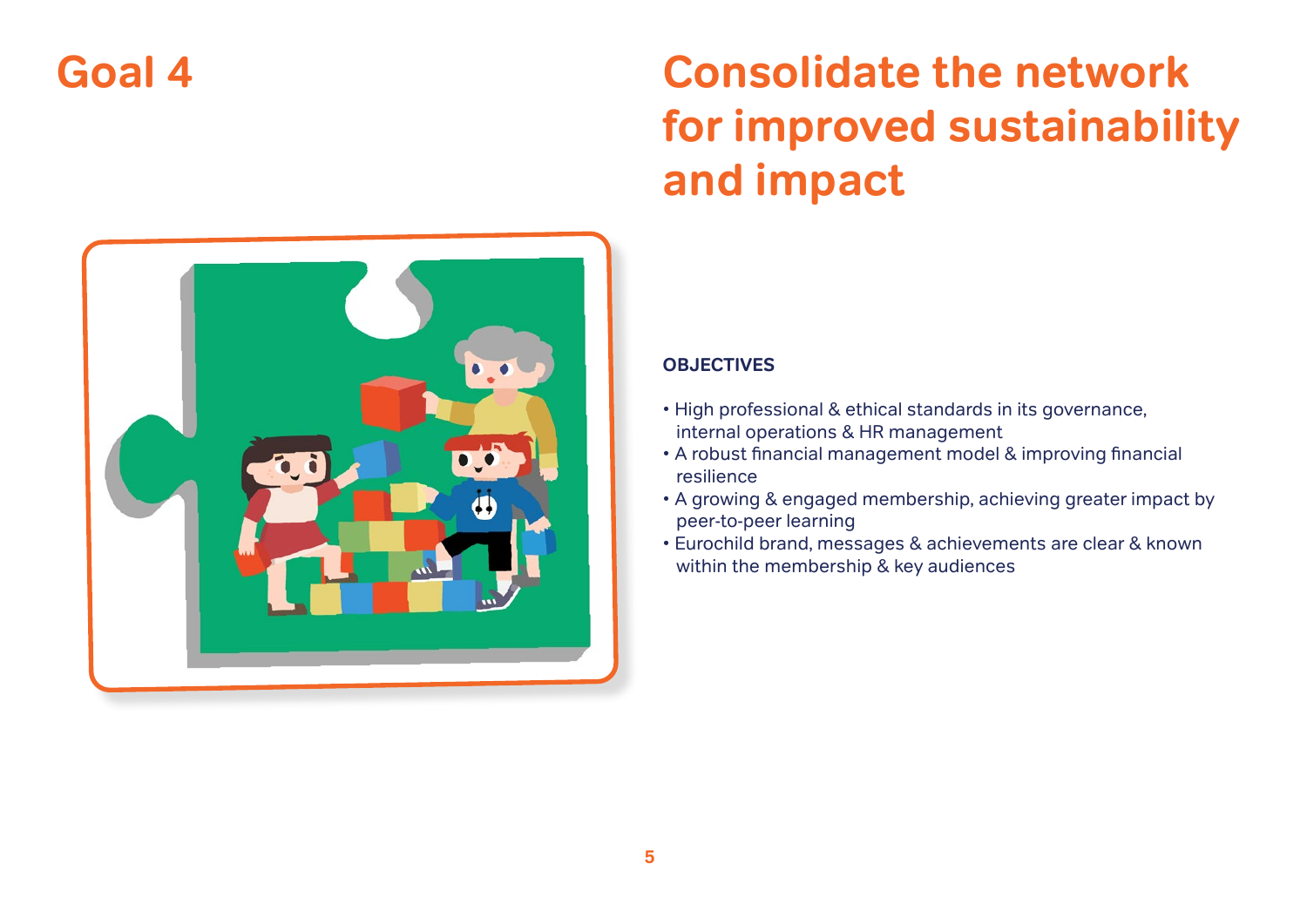# **Theory of Change**

| <b>Eurochild</b><br>will work                                                                                               | with          | the EU                                                                                                                                               | members                                                                                                                                                     | children                                                                                                                    |                                                                                                                                         |
|-----------------------------------------------------------------------------------------------------------------------------|---------------|------------------------------------------------------------------------------------------------------------------------------------------------------|-------------------------------------------------------------------------------------------------------------------------------------------------------------|-----------------------------------------------------------------------------------------------------------------------------|-----------------------------------------------------------------------------------------------------------------------------------------|
| on<br>$\overline{\phantom{a}}$                                                                                              |               | We harness the political & economic<br>power of the EU to ensure policies &<br>public spending better protect children<br>& promote their rights.    | We support & empower our members to<br>more effectively influence policies at the<br>national level to protect children &<br>promote their rights.          | We meaningfully involve children & young<br>people in our advocacy, activities &<br>organisational development.             |                                                                                                                                         |
| <b>GOAL 1</b><br>Make children's rights a<br>public policy priority in<br>Europe                                            |               | <b>Monitor &amp; analyse relevant EU</b><br>public policies & bring members'<br>experience & expertise to inform on<br>the child rights perspective. | <b>Support members on EU policies</b><br>focusing on priority issues &<br>facilitate their access & feedback to<br>the EU policymakers.                     | Empower & engage children & young<br>people as self-advocates to inform<br>public policies on children's rights.            | <b>Systems</b><br>change at the<br>EU and national<br>level, with a<br>specific focus<br>on children<br>experiencing a<br>disadvantage. |
| <b>GOAL 2</b><br>Strengthen the<br>community of<br>children's rights<br>activists across Europe                             |               | Work with the EU so it uses its<br>political & economic power to<br>champion children's rights &<br>protect children's rights activists.             | <b>Support members to build stronger</b><br>communities of children's rights<br>activists, especially in countries<br>where these rights are threatened.    | Support & empower young children<br>rights' defenders, including through<br>child-led initiatives.                          |                                                                                                                                         |
| <b>GOAL 3</b><br>Elevate the voices of<br>children and young<br>people, in particular<br>those experiencing<br>disadvantage |               | Support the EU institutions to build<br>meaningful child participation<br>mechanisms, reaching a more<br>diverse group of children.                  | <b>Support members to work with</b><br>children & young people in a<br>meaningful way, directly & through<br>peer to peer support.                          | Model meaningful child participation<br>through Eurochild's child<br>participation mechanisms.                              |                                                                                                                                         |
| <b>GOAL 4</b><br>Consolidate the<br>network for improved<br>sustainability and<br>impact                                    | $\rightarrow$ | Support the development &<br>well-being of the Secretariat so it is<br>well positioned to lead on EU<br>knowledge & serve the network.               | <b>Support members to achieve</b><br>greater impact bygrowing,<br>engaging & professionalising the<br>network, whilst ensuring<br>our financial resilience. | Ensure our work is communicated to<br>children & young people, allowing<br>them space to influence how<br>Eurochild is run. |                                                                                                                                         |

\*Europe refers to the geographical continent, including countries outside of the EU that are impacted by its policies.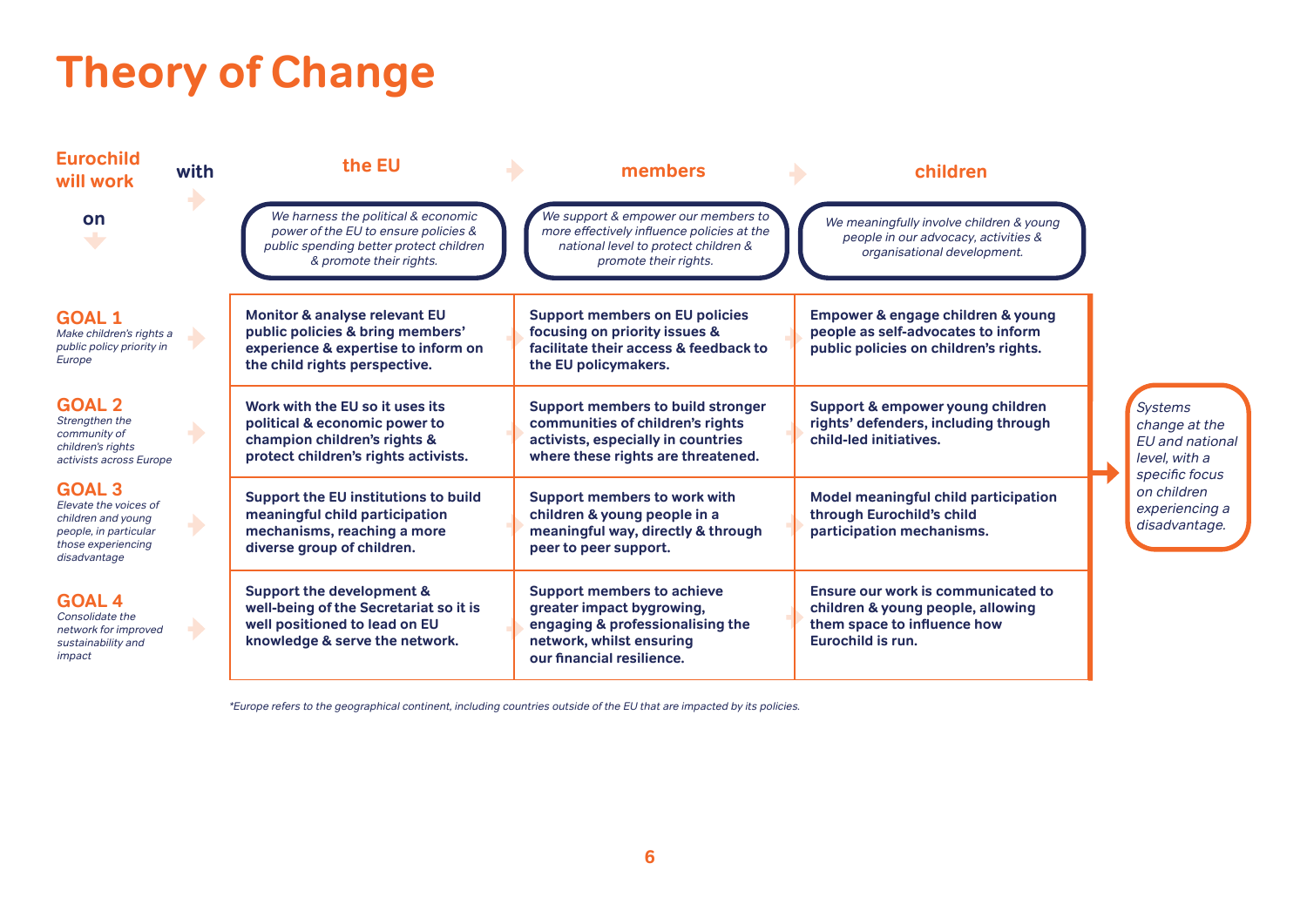# **Our Strategic Partnerships**

| <b>PARTNER</b><br><b>TYPES</b>                    | <b>INTERGOVERMENTAL</b>                                                                                                                                                                                                                                                                                            | <b>CIVIL SOCIETY</b>                                                                                                                                                                                                                                                                                                                                                      | <b>PHILANTHROPIC</b>                                                                                                                                                                                                                                                                                                          | <b>CORPORATE</b>                                                                                                                                                                                                                                                        | <b>ACADEMIA</b>                                                                                                                                                                                                                                                                      |
|---------------------------------------------------|--------------------------------------------------------------------------------------------------------------------------------------------------------------------------------------------------------------------------------------------------------------------------------------------------------------------|---------------------------------------------------------------------------------------------------------------------------------------------------------------------------------------------------------------------------------------------------------------------------------------------------------------------------------------------------------------------------|-------------------------------------------------------------------------------------------------------------------------------------------------------------------------------------------------------------------------------------------------------------------------------------------------------------------------------|-------------------------------------------------------------------------------------------------------------------------------------------------------------------------------------------------------------------------------------------------------------------------|--------------------------------------------------------------------------------------------------------------------------------------------------------------------------------------------------------------------------------------------------------------------------------------|
| Why we<br>partner<br>with them?                   | We partner with intergovernmental<br>organisations with expertise,<br>resources & power to influence<br>public policies of governments.<br>(EU, CoE, UNICEF, OECD, WHO,<br>CBSS)                                                                                                                                   | We join forces with NGO<br>networks that have<br>complementary expertise &<br>influence on areas of our<br>work to achieve greater<br>efficiency and impact.                                                                                                                                                                                                              | We partner with<br>institutional philanthropy<br>players who are working on<br>systemic change & are able<br>to support us to push for<br>better outcomes for<br>children.                                                                                                                                                    | We partner with corporate<br>organisations that share our<br>values to gain access to<br>resources for consolidating<br>our network & improving<br>our brand equity.                                                                                                    | We partner with academic<br>institutions to bring<br>evidence-informed<br>recommendations to<br>influence better policies for<br>children, in particular the<br>most disadvantaged.                                                                                                  |
| <b>What we</b><br>bring to<br>the table?          | We bring expertise on<br>children's rights & ways to<br>meaningfully engage<br>children in policy making.                                                                                                                                                                                                          | We bring policy & advocacy<br>expertise on children's rights<br>& child participation at both<br>EU & national level.                                                                                                                                                                                                                                                     | We bring knowledge &<br>experience of collaborative<br>work on children's rights<br>from 200 members across<br>Europe.                                                                                                                                                                                                        | We bring policy & advocacy<br>expertise on children's rights<br>& child participation at both<br>EU & national level.                                                                                                                                                   | We bring the opportunity to<br>connect academic research<br>to policymaking & the<br>impact these policies have<br>on children.                                                                                                                                                      |
| <b>What change</b><br>we can<br>make<br>together? | These partnerships help<br>prioritise children's rights in<br>public policy at the national,<br>EU & international level.                                                                                                                                                                                          | These partnerships help<br>support common causes,<br>avoid duplication of effort &<br>bring new perspectives.                                                                                                                                                                                                                                                             | These partnerships bring<br>resources, expertise &<br>influencing power on a larger<br>scale.                                                                                                                                                                                                                                 | These partnerships bring brand<br>value & expertise to<br>consolidate our network for<br>improved impact.                                                                                                                                                               | These partnerships help us<br>monitor the impact of child<br>focused policy interventions<br>& champion better policies<br>for children.                                                                                                                                             |
| <b>A successful</b><br>partnership<br>example?    | We partnered with the European<br><b>Commission, to bring 60 children</b><br>to the EU Forum on Children's<br><b>Rights resulting in increased</b><br>capacities within the<br><b>Commission to meaningfully</b><br>engage children. The outcomes<br>informed the European Strategy<br>on the Rights of the Child. | The EU Alliance for<br><b>Investing in Children (27</b><br><b>European Networks) led by</b><br><b>Eurochild &amp; Save the</b><br><b>Children provides expert</b><br>support in EU policies,<br>legislation & funding with a<br>goal of putting children<br>first. Together, we have<br>successfully influenced the<br>shaping of the European<br><b>Child Guarantee.</b> | With the OSF, Porticus &<br><b>Oak Foundation support,</b><br>we are co-leading the First<br><b>Years First Priority</b><br>campaign to prioritise early<br>childhood development<br>policies in Europe. With the<br>support of the Martin<br>James Foundation's, we are<br>pushing for national child<br>protection reforms. | <b>With Dentons (legal) &amp;</b><br><b>Edelmann (campaigns)</b><br>probono support we gained<br>access to expertise &<br>services, otherwise<br>unaffordable to us. This<br>corporate commitment<br>helped us consolidate the<br>network & improve our<br>campaigning. | We partnered with leading<br>child protection academics<br>in Europe to map data<br>collection systems for<br>children in alternative care.<br><b>The DataCare project</b><br>findings now support our<br>advocacy to advance the<br>deinstitutionalisation<br>agenda across Europe. |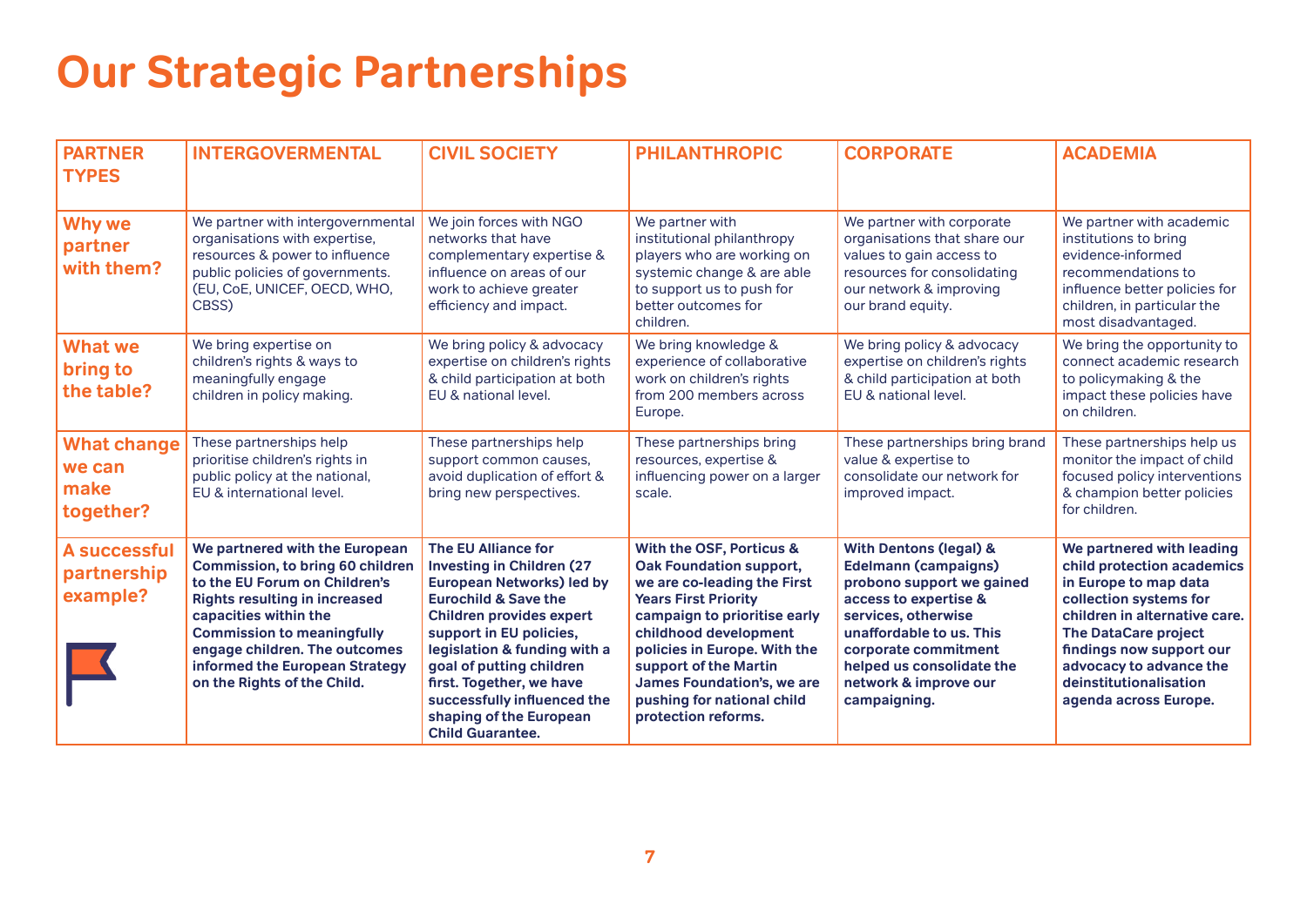# **Going forward: Prioritisation Formula**

**Does it...** Make children's rights a public policy priority in Europe?

Support the community of children's rights activists across Europe?

Elevate the voices of children and young people, in particular those experiencing disadvantage?

Consolidate the network for improved sustainability and impact?